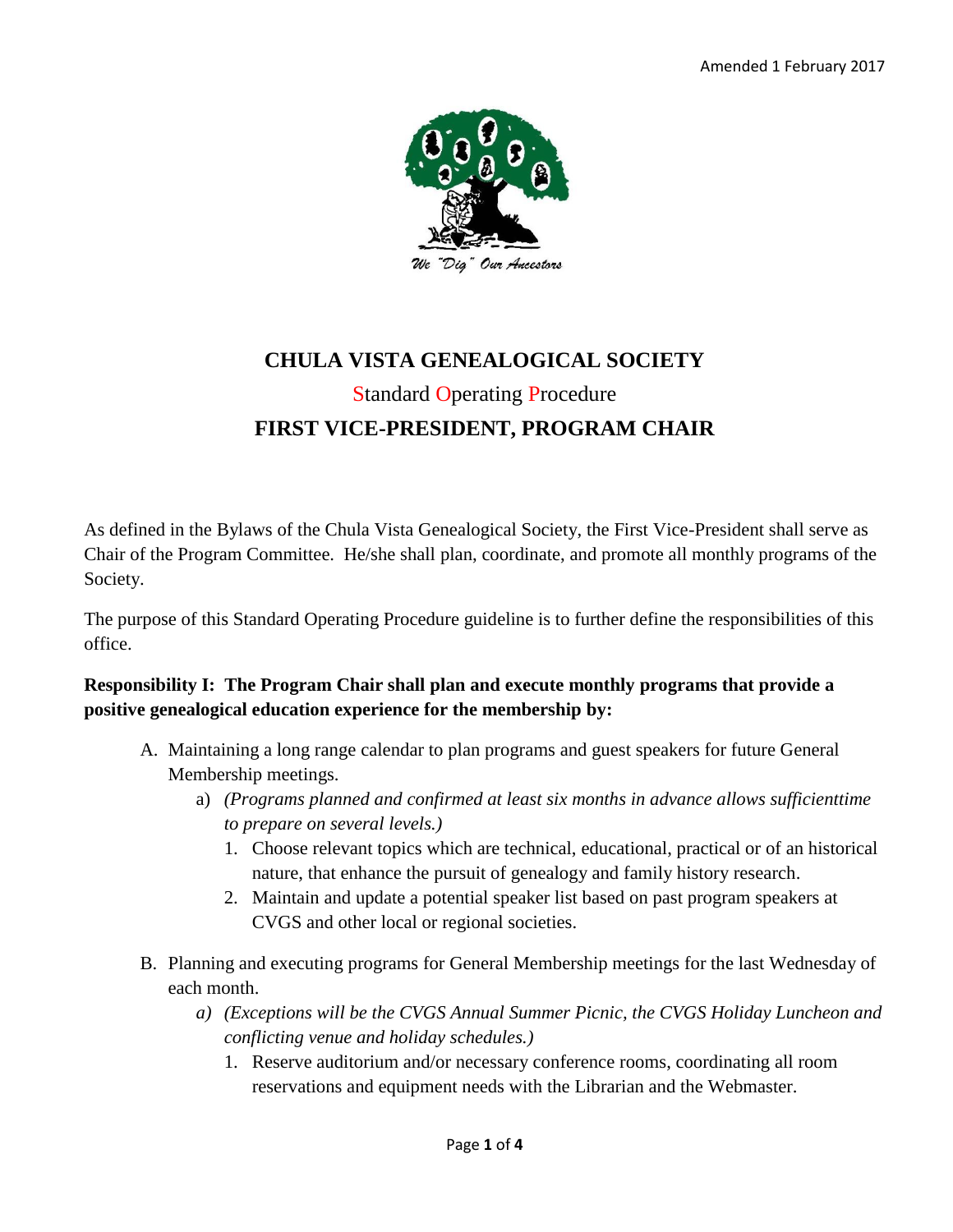- 2. Negotiate and coordinate program details with guest speaker using a speaker contract. Contract should include date, time, location, topic(s), honorarium, and other expenses.
- 3. Create the speaker contract, have it signed by the First Vice-President, Program Chair, and the Speaker. Send two copies to the guest speaker, request one signed copy returned from the guest speaker and forward said copy to the Secretary.
- 4. Obtain a short program description, short speaker biography, speaker
- 5. photograph, program handout and equipment needs (laptop, projector, table, (etc.) from the guest speaker at least three months before the program date.
- 6. Provide guest speaker's publicity material (program description, biography and photograph) to the President, Webmaster and Newsletter Editor at least one month before the program date.
- 7. Coordinate program equipment needs with the Webmaster.
- 8. Obtain the program handout from the guest speaker at least two weeks before the program date.
- 9. Copy sufficient speaker handouts for the general meeting.
- 10. Obtain the honorarium check for the guest speaker from the Treasurer before the program date.
- 11. Prepare a certificate of appreciation for the speaker before the program.
- 12. Meet with the guest speaker before the scheduled meeting time on the program date in order to assist with the setup at the venue.
- 13. Ensure that the guest speaker is introduced to the President and meeting attendees.
- 14. Ensure that the guest speaker is thanked for their program, provided a certificate of appreciation, and given the speaker honorarium.
- C. Planning and executing the Society Annual Summer Picnic in conjunction with the Hospitality Chair.
	- *A. (Traditionally held in a summer month because of summer vacations and holidays.)* 1.Contact selected venue and make the reservation of the room or picnic facility. 2.Coordinate event theme with the President and/or Board of Directors.
- D. Planning and executing the Society Holiday Luncheon in conjunction with the Hospitality Chair.
	- *a) (This event is held in mid-December of every year. The second or third week is best as it provides consideration for member obligations during the Christmas and New Years Holidays. In even numbered years, installation of Officers is held at this event.)*
		- 1. Select and reserve an appropriate venue to hold this event at least three or four months in advance.
		- 2. Coordinate with the President and Board of Directors to select entertainment and/or a program theme at least three to four months in advance.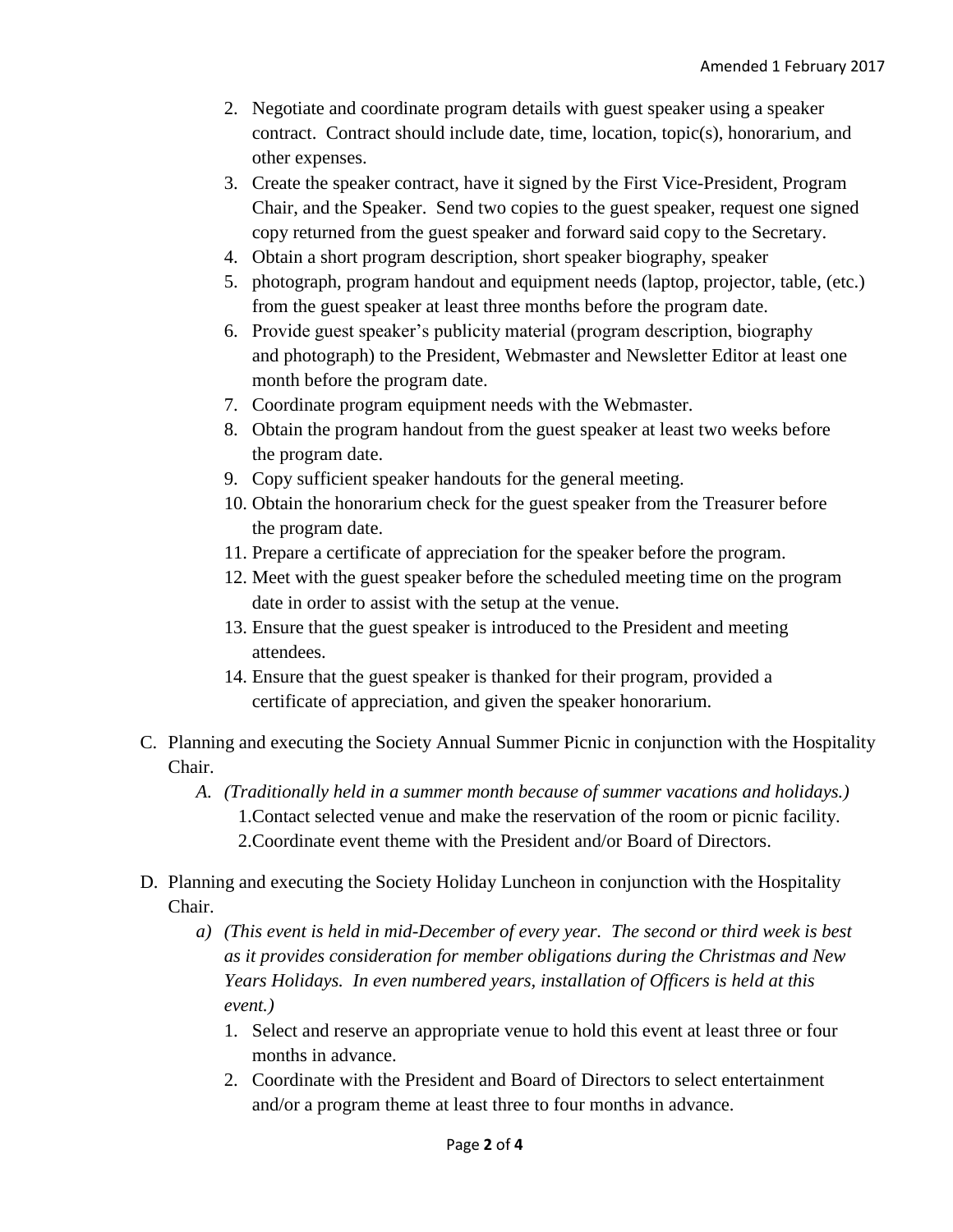- 3. Coordinate with Hospitality Chair the food and beverage service and table decorations.
- 4. Coordinate with the President or Board of Directors the Salvation Army Toy and Food Drive.

**Responsibility II** – The Program Chair shall be responsible for ensuring that publicity for the monthly General Meeting programs is circulated to the Society's members and other interested individuals.

#### **Responsibility III: The Program Chair, as the First Vice President, shall be prepared to assume the position of the President.**

- A. The First Vice-President must always be prepared to assume the responsibilities of the office of President if the President is unable to perform his/her responsibilities. Should the First Vice-President be required to assume the duties as acting President, he/she may appoint another member as acting Chair of the Program Committee.
- B. The First Vice-President shall preside at General Membership meetings and Board of Directors meetings in the absence of the President and is bound by the same responsibilities.
- C. The First Vice-President shall familiarize him/herself with all of the business of the rganization, its finances, its Bylaws and Standing Rules, policies, objectives and programs.

#### **Responsibility IV: The Program Chair shall support Society activities by:**

- A. Making every effort to attend every CVGS Board of Directors and General Membership meeting and fully report program and seminar details for coming months.
- B. Purchasing the necessary materials to adequately carry out the requirements of the position. All requests for reimbursement must be accompanied by receipts that clearly delineate the expenses for which reimbursement is requested.
- C. Regularly updating the First Vice-President's notebook containing the current Society Bylaws, Standing Rules, respective SOP, and proposed membership programs and seminar planning and speakers. This notebook shall be passed to the succeeding First Vice President.